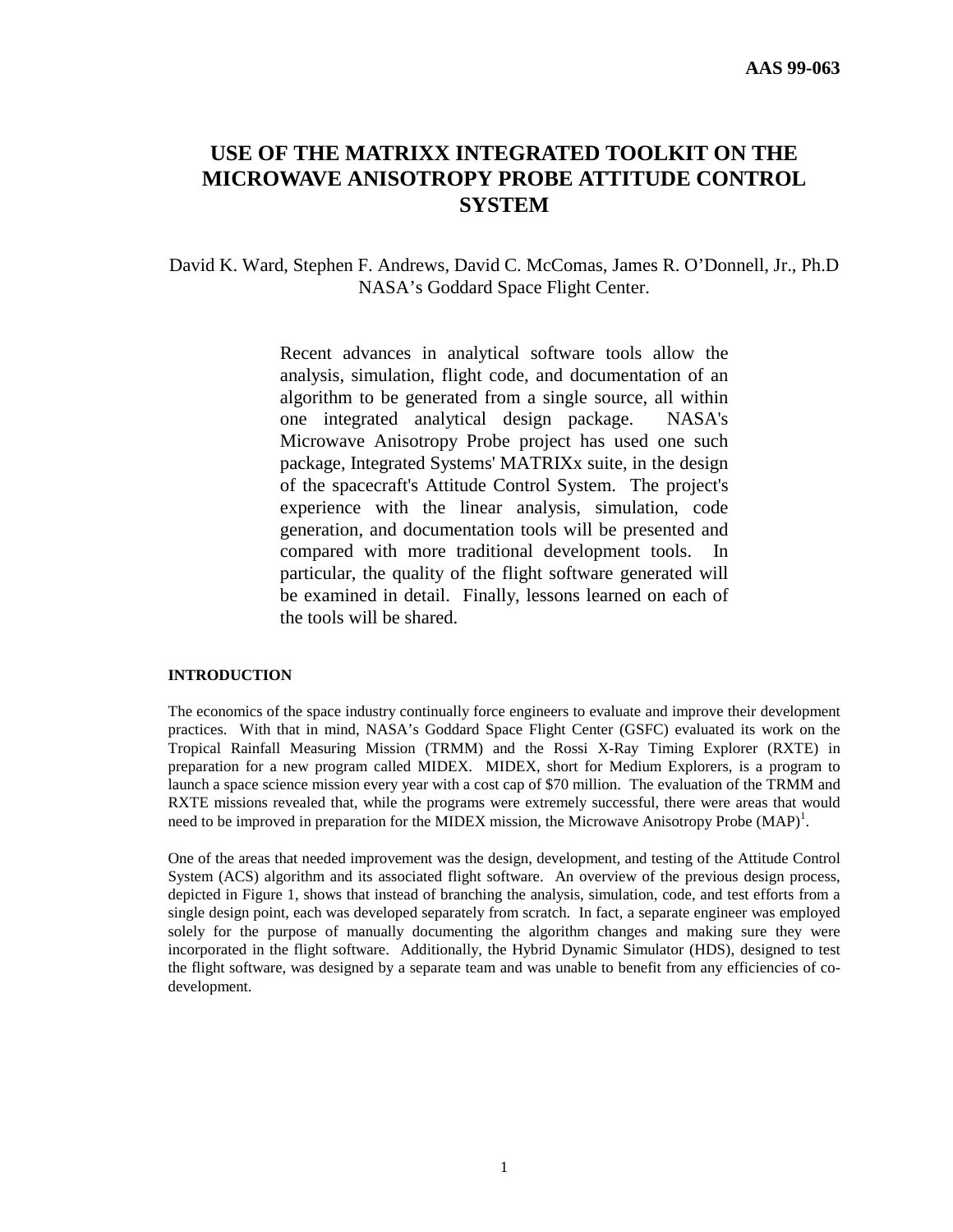

**Figure 1: Old Development Method**

A quick review of the high level MAP requirements revealed that the ACS subsystem would require another complex design<sup>2</sup>. . Thus, members of GSFC's Guidance, Navigation and Control Center (GNCC) determined that a significant process improvement would be possible with the use of an integrated software design toolkit. The MATRIXx software suite from Integrated Systems, Inc. was selected after an internal trade study that included some of the engineers who would be responsible for using the new tools. The software would be used to create a single design point in a high fidelity simulation (HiFi) that every team member could use (rather than needing one HiFi and several low fidelity simulations (LoFi's) to be used by other team members). That same HiFi could be used for the linear stability analysis (rather than another LoFi that would be used with a separate piece of software) and, using other modules in the MATRIXx toolkit, could be the basis of automatic code and documentation generation. This would eliminate a significant level of effort in performing the manual documentation and translation function and would have the significant additional benefit of ensuring that all members of the ACS design team were working from the same single design point. Also, it would reduce the risk of errors associated with the manual translation effort. A representation of this ideal development process is shown in Figure 2.



**Figure 2: Proposed New Development Method**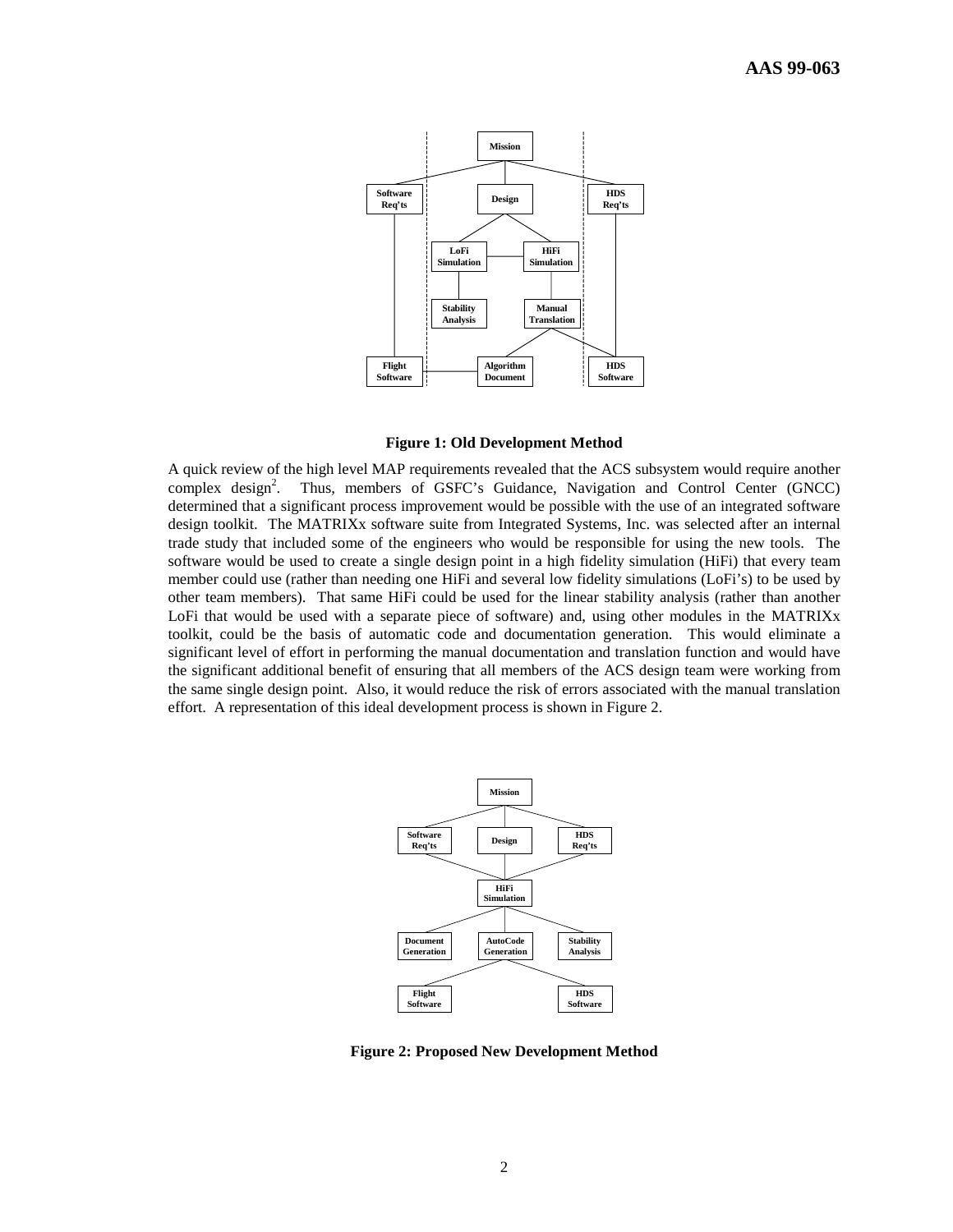This paper will detail the MAP ACS team's efforts to use the MATRIXx toolkit and the lessons learned during that effort. The paper is roughly divided according to the different functionality in the toolkit itself; there are sections on the object-oriented simulation development, the automatic flight software code generation, the automated documentation generation, and the linear analysis efforts. These are followed by a brief discussion of other business factors that will play a part in the decision to use this particular brand of software. The paper will conclude with general lessons learned and an overall impression of the success of the effort.

# **USE OF SYSTEMBUILD IN SIMULATION DEVELOPMENT**

SystemBuild is the component of the MATRIXx integrated tool suite that is used primarily for developing and running nonlinear simulations. As will be discussed in later sections, some of MATRIXx's linear analysis, automatic code generation, and documentation generation capabilities are also based on the simulation developed within SystemBuild. This section will focus on SystemBuild's simulation capabilities and contrast the use of SystemBuild on MAP to develop a HiFi simulation with what has been done in the past.

SystemBuild is based on a graphical block diagram editor used to construct the desired simulation. Its two basic element types are "blocks", which represent the functional elements of a simulation, and "SuperBlocks", which can be used to group other blocks and/or other SuperBlocks into hierarchies. SystemBuild comes with a wide assortment of blocks that can implement linear and nonlinear systems, continuous and discrete systems, as well as a variety of user-definable blocks that can be used to include arbitrary functionality into a simulation.

# **Description of System to be Modeled**

Figure 3 is the top-level SystemBuild SuperBlock of the MAP simulation, which gives an idea of the pieces of the MAP system that are being modeled, as well as how the simulation is organized. As shown, the top level has been organized into three SuperBlocks, named "ACS", "ACE", and "Models". These SuperBlocks are used for the following simulation elements:

- **ACS**—The ACS SuperBlock contains elements of the simulation that correspond to components of the MAP flight software hosted on their main spacecraft processor. Most of the contents of the ACS SuperBlock correspond to elements of MAP's flight software, including those elements from which flight software will be automatically generated (see the Code Generation section, later in this paper). Other than Flight Software (FSW), the ACS SuperBlock also models some of the ground-based commanding.
- **ACE**—The ACE SuperBlock models the needed elements of the MAP Attitude Control Electronics (ACE). On the MAP spacecraft, the ACE is used to implement the independent Safehold Mode, and to provide the interface to most of MAP's sensors and actuators. Because the MAP simulation uses engineering units, and does not go to the level of counts, currents, or voltages, it was not necessary to model those interfaces in the ACE SuperBlock. Instead, the two functions that are modeled are the independent Safehold and the interface that takes the thruster commands from the ACS SuperBlock and turns them into an appropriately sized pulse width.
- **Models**—In the Models SuperBlock, the actual physics of the MAP spacecraft and environment are modeled. This includes the models of the spacecraft attitude, position, and velocity, environmental disturbance models, and models of MAP's sensors and actuators.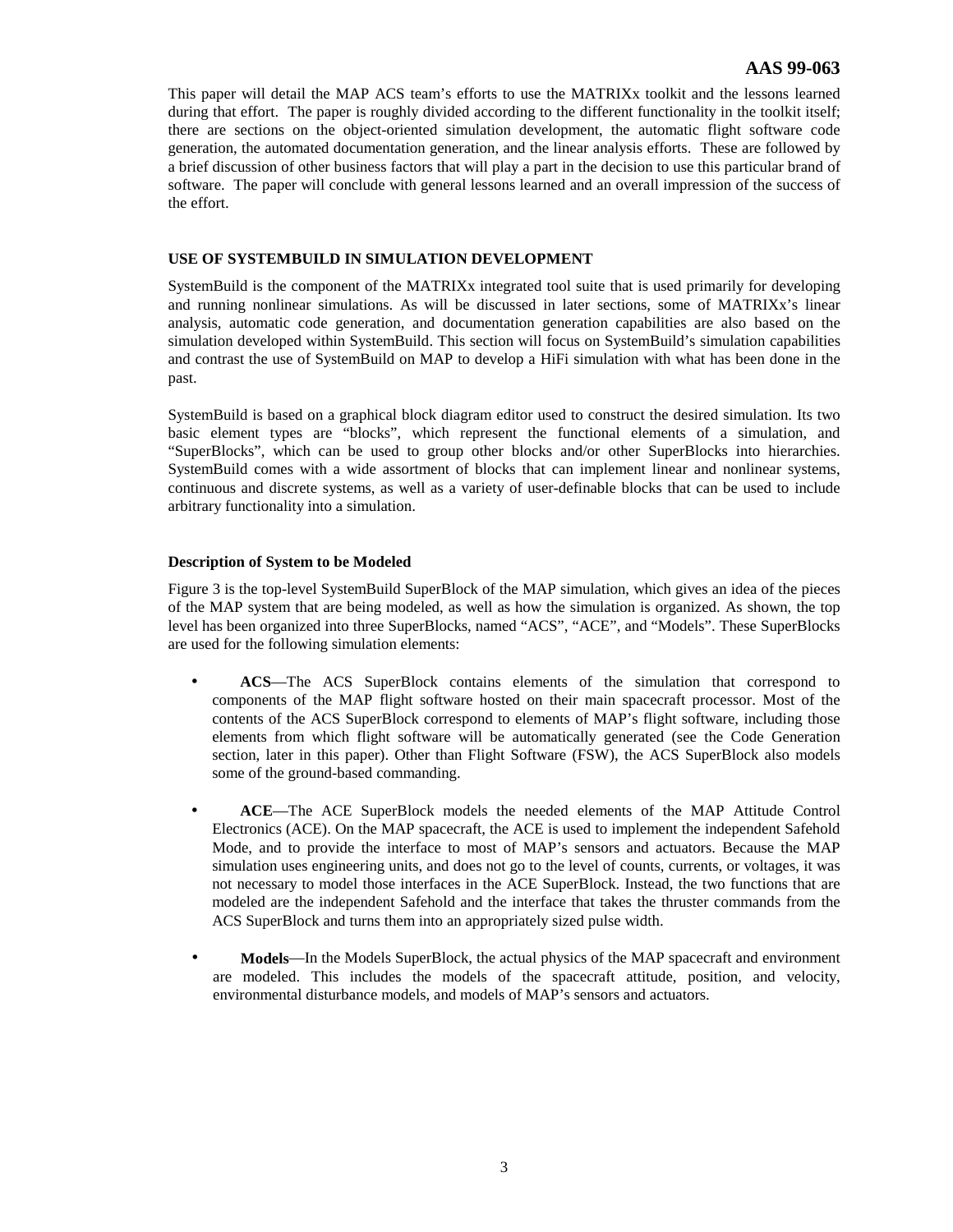

**Figure 3: MAP Simulation Top-Level SuperBlock**

#### **Description of Previous Process**

The MAP simulation and design effort differed from that used for previous missions in a number of important areas. In previous missions, the HiFi was generally developed in a conventional programming language such as FORTRAN or C. Typically, one member of the ACS design and analysis team would be dedicated to developing, testing, and running the HiFi in support of the other members. This person would accept inputs from the other members of the team designing various pieces of the attitude control system and would implement the algorithms that they developed into the HiFi.

Once the HiFi, and the ACS algorithms implemented therein, had reached a certain level of maturity, another member of the ACS team would prepare a document describing the control algorithms and other necessary components of the system that needed to be implemented onboard. This algorithm document and the HiFi software would then be used as reference material by other teams to develop the flight software and the HDS.

If this were simply a linear process, flowing from the HiFi to the algorithm document to the flight software, it would be very easy to manage. In reality, however, the design of the ACS subsystem is iterative. Testing of the flight software might reveal algorithmic or implementation problems. Fixing these problems can cause changes in the HiFi, which must be reflected in the algorithm document, and then used to change the flight software. This process can be very difficult to manage.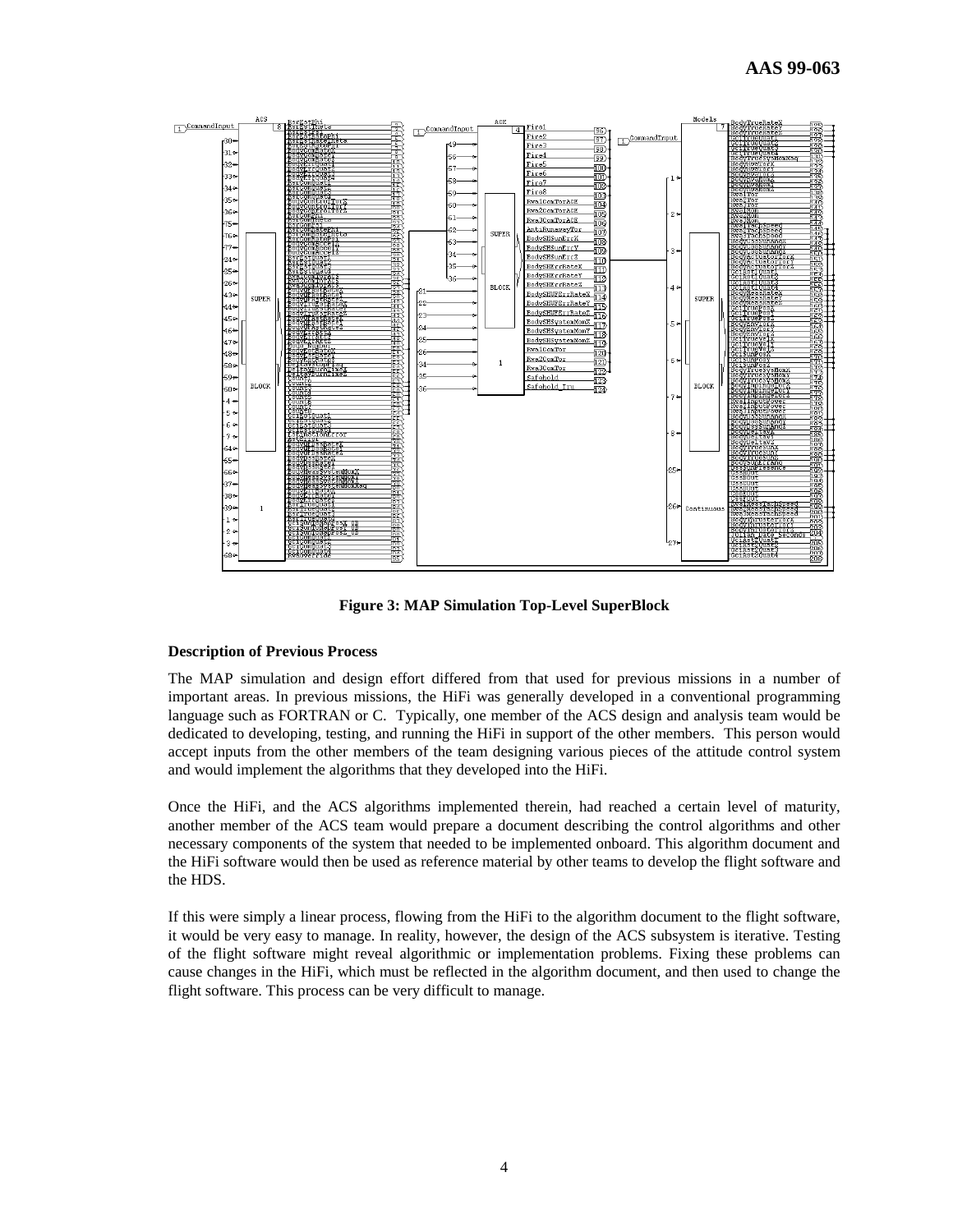## **Simulation Design Standards**

One of the goals of using the MATRIXx integrated tool suite was to alleviate some of the problems in translating an ACS design into fully tested ACS flight software. The primary way in which MATRIXx allowed the MAP team to meet this goal was through the use of the automatic code and documentation generation tools, AutoCode and DocumentIt. Through the use of these tools, the HiFi became the central point of configuration control for many pieces of the MAP ACS development. Unlike in previous projects, though, changes in HiFi could be incorporated *automatically* into the flight software or the algorithm documentation, without a separate manual translation step.

To do this properly, it was important to establish some design standards when the HiFi was being developed. The most important of these was to clearly define which parts of the simulation would be used for automatic code generation. In addition, to be able to interface the automatically generated code with the rest of the flight software, it was necessary to clearly define the input and output interfaces. Figure 4 shows the ACS SuperBlock, divided primarily into the portions to be used to automatically generate code (the Autocodable SuperBlock) and those not being used for that purpose (the Non-AutoCode SuperBlock).



**Figure 4: MAP Simulation ACS SuperBlock**

Given this structure, it was necessary then to define design standards covering three aspects of the development of the HiFi simulation: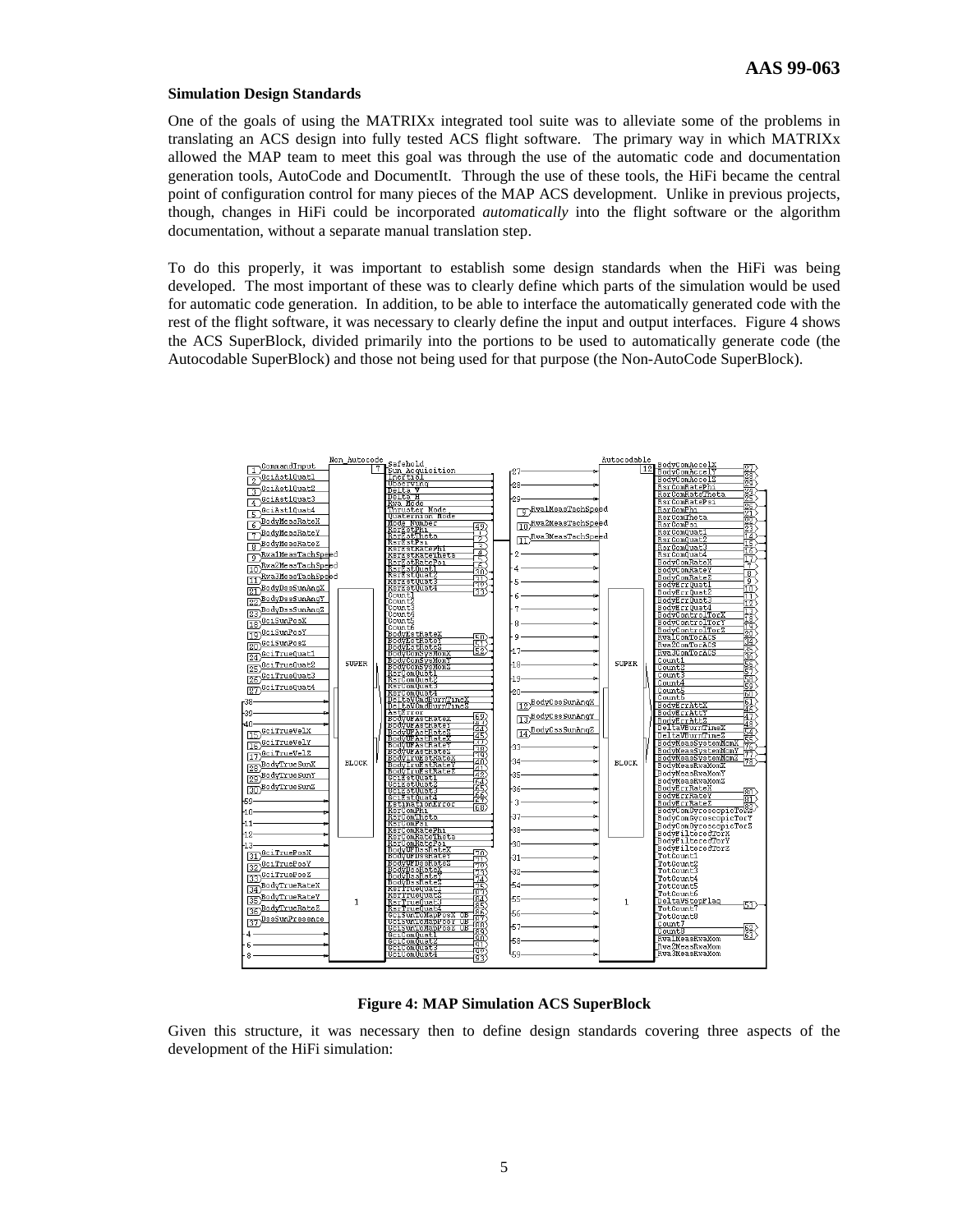- **Scope of Autocodable SuperBlock**—In order to minimize risk on MAP, which is one of the first missions in which GSFC has used automatic code generation, the simulation elements chosen to be used with AutoCode were carefully defined. This scoping analysis is described in greater detail below.
- **Input/Output Interface**—The inputs and outputs of the Autocodable SuperBlock provided the main method for interfacing the AutoCode and non-AutoCode portions of the MAP ACS flight software. Very early in the design of the HiFi, this interface was clearly defined between the HiFi and flight software developers. This design was quite successful, requiring only minor changes as the design matured<sup>3</sup>.
- **ACS Parameters**—SystemBuild uses what it refers to as %VARs to parameterize variables in a simulation. These are parameters that can be included within SystemBuild blocks that are tied to XMath variables, allowing them to be set and changed when a simulation is begun. In the MAP ACS flight software, parameter tables are used to fulfill the same function. The initial stages of the design set the standard of using the %VARs in the Autocodable SuperBlock as a single flight software table, which allowed them to be consistently set and changed in either the HiFi or the flight software.

Tying together the HiFi, the flight software, and the HDS was the flight software parameter database. This database served a role similar to the HiFi in the MATRIXx integrated development environment. Just as the HiFi served as a central point for *algorithmic* development and testing, with changes to the portions for which code was being automatically generated being automatically disseminated, the flight software database was used as the clearinghouse for the parameters used when implementing these algorithms. For example, control gain changes, once tested in the HiFi, could be entered into the flight software database and would then automatically be used by the flight software.

# **Comparison with Previous Practices**

Although the differences in the TRMM, RXTE and MAP algorithms makes it difficult to make an applesto-apples comparison between the previous method of developing simulations and SystemBuild, there are several observations that can be made. The first is the relative ease in the initial development of HiFi on MAP as compared to the previous programs. It took about a month for one engineer to build a working high fidelity simulation from scratch. That time is roughly the same as it took for another, similarly experienced engineer to develop the TRMM HiFi, except in that case the development was created from an existing HiFi simulation. If the additional infrastructure work (such as developing an integration routine) is factored into this development, SystemBuild was much easier to use.

The real benefit of using MATRIXx comes from sharing work between engineers. Two relevant experiences are the MAP team's ability to use the MAP HiFi and another program's use of the MAP HiFi in the development of their HiFi. In the first case, the ease of use meant the entire ACS team, including software developers and systems engineers, were able to develop and run their own HiFi cases. One situation where this turned out to be extremely useful was in flight software testing. A tester had the ability to run a test case on HiFi to match what was run on the flight system and to use MATRIXx's plotting capabilities and pre-developed scripts to compare the two cases. This is a substantial improvement over the previous system that did not easily allow other personnel to develop and run their own test cases and use those for comparison with flight data.

In the second case, the Triana mission took less than two weeks to build a working HiFi from the basis of the MAP HiFi simulation. The two missions are similar, but not identical. This is a substantial improvement over previous missions, which would not have the ability to develop more that a low fidelity simulation in such a short period of time. The relative ease of this development is extremely important with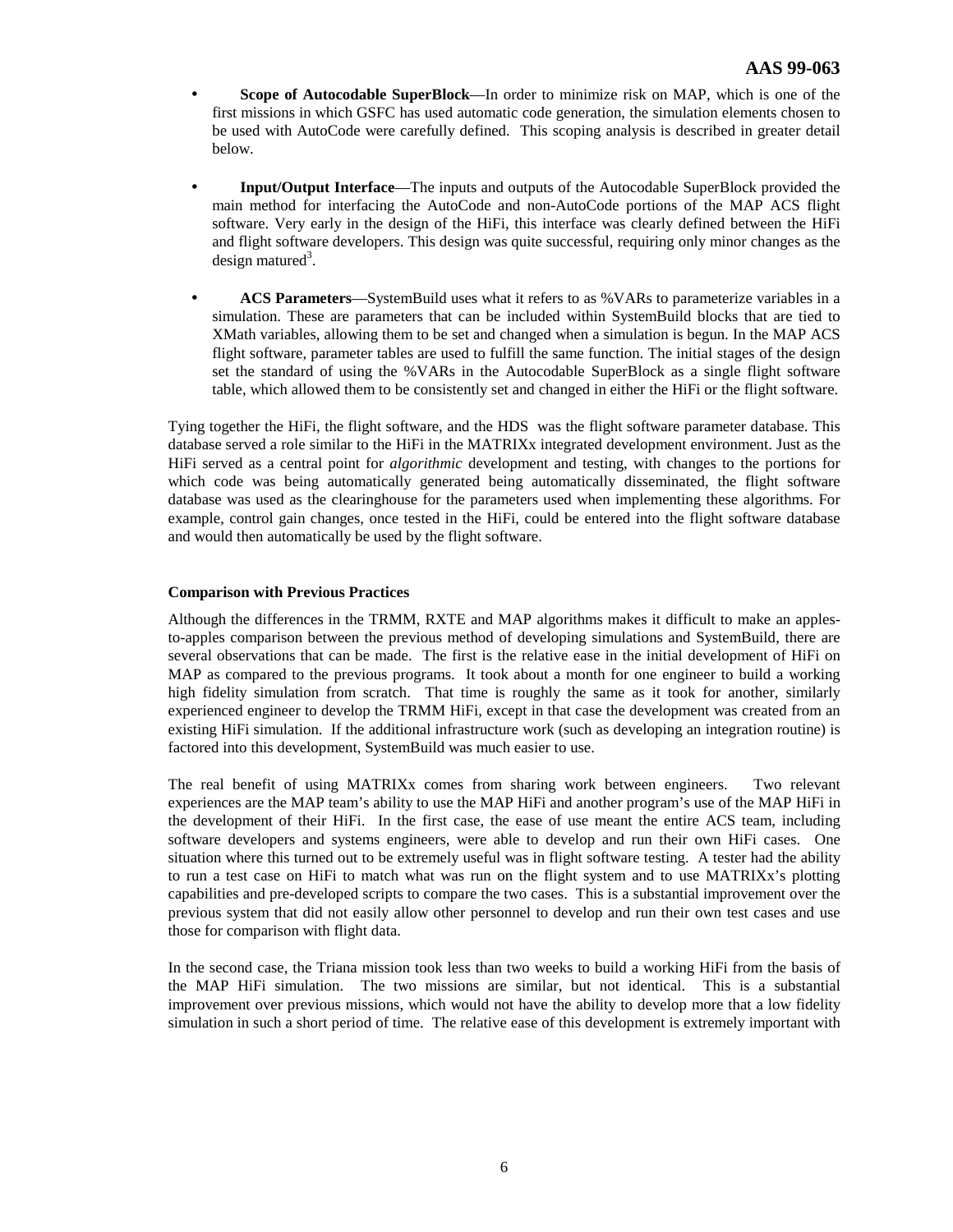respect to the strategic mission of GSFC, as it will allow engineers to supply science teams with high fidelity feasibility studies quickly in support of early mission analysis.

## **AUTOMATIC CODE GENERATION**

AutoCode is the component of the MATRIXx integrated tool suite that is used to automatically generate C code from SystemBuild models. A script written in ISI's Template Programming Language (TPL) controls the code generation process. The code produced for an individual block cannot be altered, but the user can customize the order in which the SystemBuild blocks are processed, the organization of the C source files, and the code that interfaces to the automatically generated code. The topmost SuperBlock is supplied to AutoCode and code is generated for this SuperBlock and every subordinate block. Code can be generated for multi-rate systems using the "scheduled–subsystem" option, and for single rate systems using the "procedures-only" option. This section describes how AutoCode changed the software development process, the rationale for how AutoCode was used, and the implementation.

#### **ACS FSW Development Process**

Figure 5 illustrates the MAP ACS FSW development process. The solid lines represent the traditional process and the dashed lines indicate where the process has changed for MAP. The MATRIXx tool set has impacted about 50% of the process.



Figure 5: ACS FSW Unit Development Process

The process began with an ACS flight software (FSW) requirement analysis. This is a system engineering process primarily involving Guidance Navigation and Control (GNCC) analysts, FSW specialists, and spacecraft system engineers. This activity produced an ACS FSW Requirements Specification and fed directly into both the FSW and the high-fidelity (HiFi) simulator designs. HiFi was used by the GNCC analysts to validate the algorithms needed in the ACS FSW. On previous GSFC missions, the ACS FSW architecture and the HiFi software architectures were developed independently, with minimal-to-none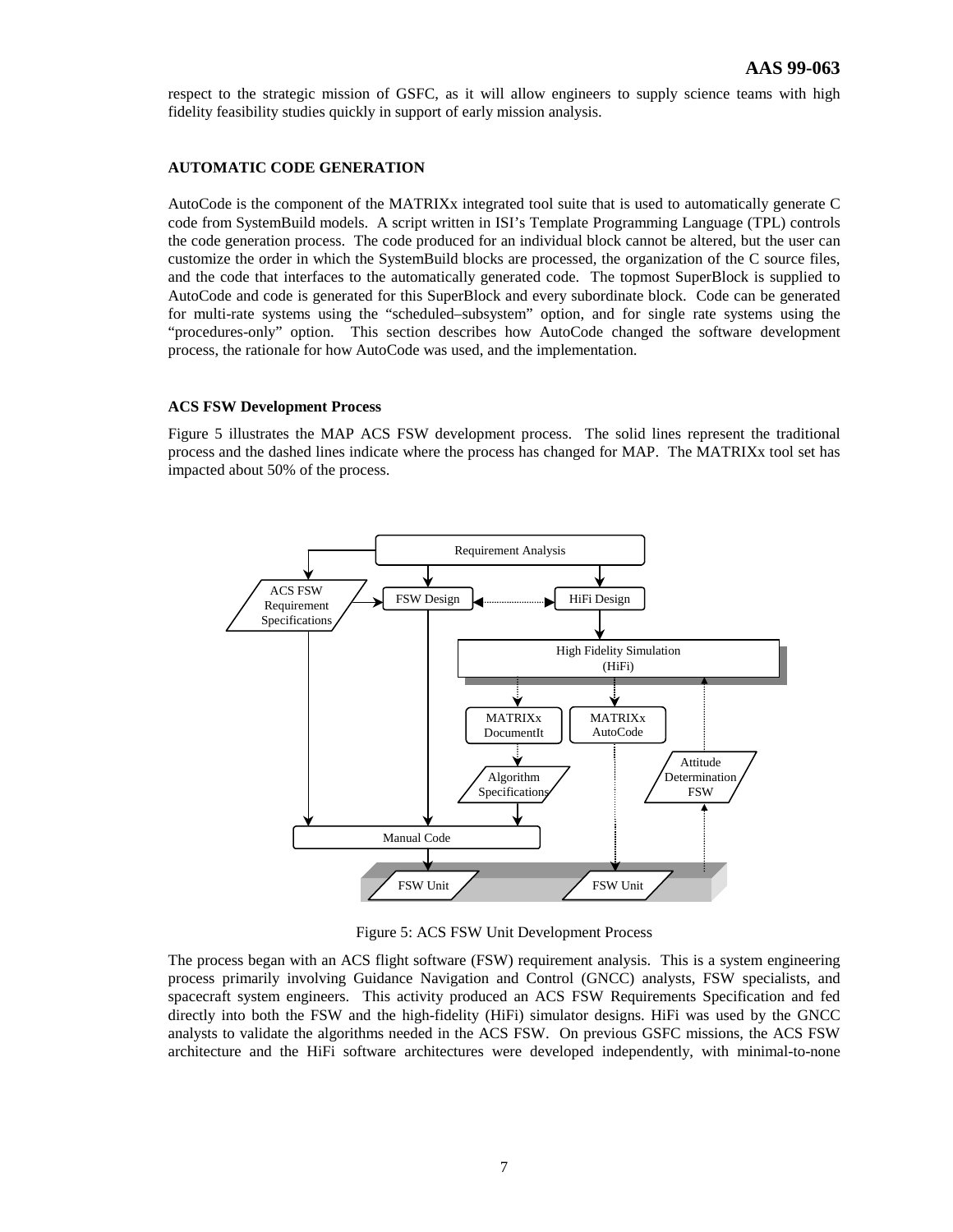commonality between the two software systems. The commonality between the two designs existed primarily at the function level.

The use of AutoCode required that the FSW and HiFi architectures account for each other's environment. The graphical HiFi environment encapsulates function and data into a component called a SuperBlock. In order for a translated SuperBlock to plug into the FSW environment, HiFi must emulate the FSW environment or the SuperBlock must avoid interfacing to or relying on FSW components. Any differences that exist between the two environments must be accounted for by the automatic code generation process or by manually changing code after it has been generated. The analysis and design section describes the translation strategies that were taken on MAP.

The implementation phase received its inputs from the ACS requirement specifications and the ACS algorithm specifications. The ACS requirement specifications defined the ACS FSW functional and performance requirements. The algorithm specification was a companion to the requirements, and it defined the mathematical details that needed to be implemented by the FSW in order to meet the functional and performance criteria. Traditionally all of the FSW has been manually coded from these two inputs. Three significant changes were made on MAP. First, the generation of the ACS algorithms specification was automated using ISI's DocumentIt. In the past, the generation and maintenance of the ACS algorithm specifications was a laborious job that has required a dedicated analyst. The second change eliminated part of the manual coding effort by automatically generating code using AutoCode. The third change reversed the traditional process. A verified FSW Kalman Filter, used on RXTE and TRMM for attitude determination, was linked into the HiFi simulation.

Figure 5 does not show the iterative aspect to the development process, which is important with respect to configuration management. The FSW was delivered to the build test team in incremental builds, and the requirements and design were continually refined for successive builds. In the past, the development team identified which algorithm specification version was being implemented by a particular FSW build, but the MAP team was not so disciplined in configuring a HiFi version that supplied the inputs to the algorithms. Since AutoCode produces a product that is directly incorporated by the FSW, it forced the team to improve the HiFi configuration management. Every FSW build is directly associated with a HiFi release. The improved configuration management has also improved the build test verification effort since testers are always comparing apples-to-apples.

# **Analysis and Design**

The primary goal of the analysis and design phase with respect to AutoCode was to define the scope of the automatically generated code. Both business and technical forces shaped AutoCode's boundary. The primary business issues were that the schedule be met while delivering a high quality, testable product that implements the requirements. MAP is Goddard's first mission to use an automatic code generator for its FSW, and prior to MAP, Goddard had no experience with ISI's code generator. MAP's strategy towards mitigating risks was to reduce the scope of the automatically generated code. Essentially two criteria were used to identify candidate components. First, the component must be loosely coupled with the FSW environment in order to minimize the impact of the FSW environment upon the HiFi. Second, the component should have a high algorithm-to-code ratio. These criteria would select components that minimize the impact to the analysts while taking advantage of the biggest benefit of AutoCode, which is to eliminate the error prone process of manually translating algorithms to flight code.

Technically, automatic code generation is the translation of a design from the HiFi environment to the FSW environment. The HiFi environment must model any aspects of the FSW environment if the generated code is to be linked with the flight code without any manual changes to the automatic code. MAP uses a custom built library called the software bus as the inter-task communication mechanism. The software bus isolates the application tasks from the underlying operating system. Opting not to model the software bus in HiFi,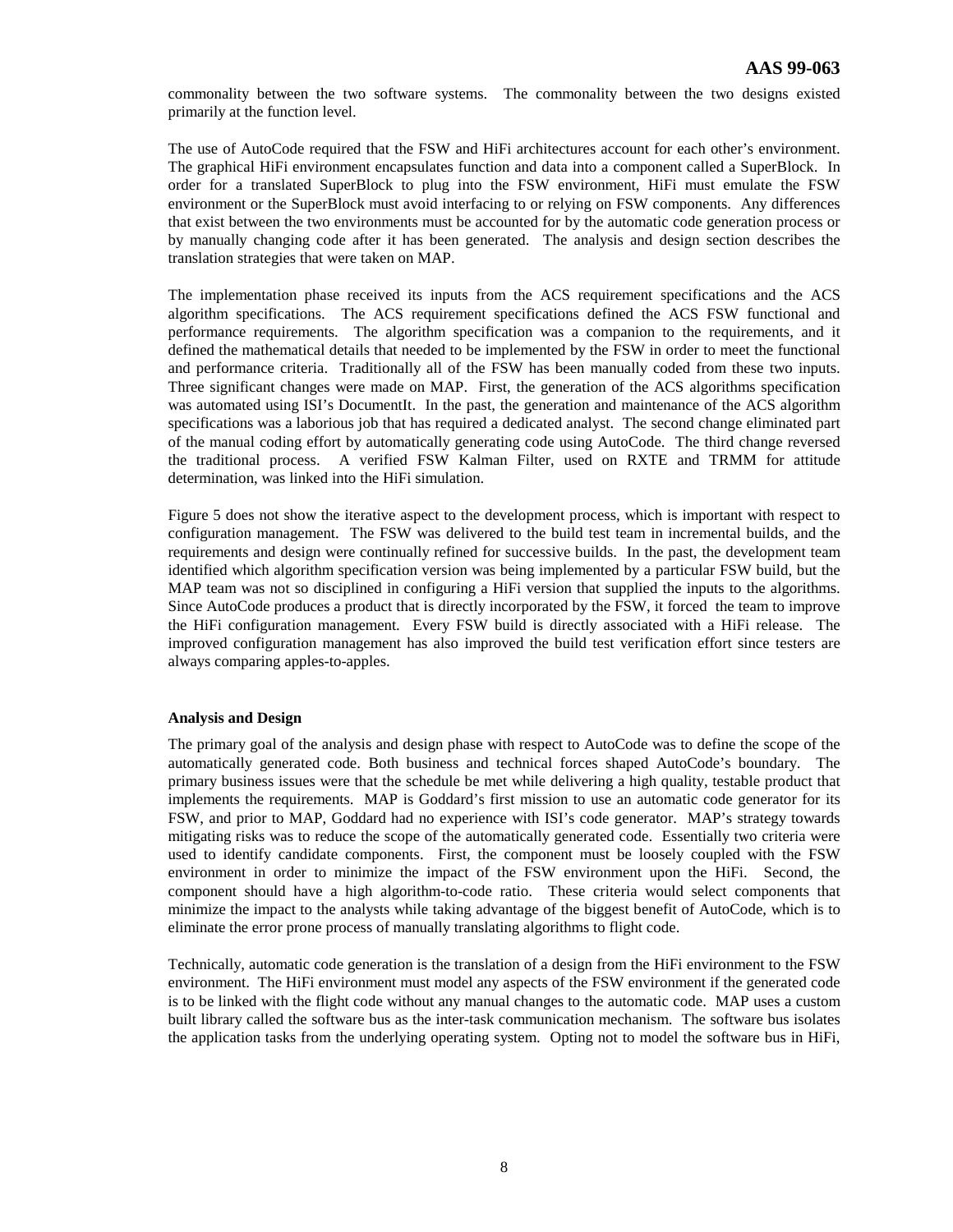# **AAS 99-063**

the team immediately limited the scope of each AutoCode invocation to an intra-task scope and ISI's realtime operating system, pSOSystem, was not even considered. Additional flight unique interfaces include ground command processing, asynchronous event message generation, and fault detection notification. Again, the team opted not to model these interfaces in the HiFi, further restricting the application of AutoCode.

With these guidelines in hand, the portion of the ACS FSW to be automatically generated could be identified. Figure 6 shows a simplified high-level block diagram of MAP's flight control software. This software was suitable for a single task because all of its components execute at 1Hz and have fairly strong data cohesion. Sensors measure spacecraft position and rates. Attitude determination uses sensor measurements to update the onboard estimated attitude, which is supplied to the controller subsystem. The desired spacecraft attitude is either supplied by mode management or internally computed by command generation. Attitude error computes control errors for the control law based on a combination of sensor measurements, estimated attitude, and commanded attitude. The control law computes control torques which are output to the actuators.



**Figure 6: ACS FSW block diagram**

The shaded controller subsystem in Figure 6 corresponds to the Autocodable SuperBlock in Figure 4 and identifies what is automatically generated. This final design takes advantage of the controller subsystem's relatively small and simple set of inputs and outputs. The controller subsystem's local rotating-sunreference coordinate frame is encapsulated entirely within the AutoCoded portion of the FSW. Since the controller subsystem components execute at the same rate, the "procedures-only" AutoCode option could be used, which greatly simplifies the automatic code. Attitude determination shares many of the same attributes as the controller subsystem with respect to being suitable for AutoCode, but it was not chosen to be automatically generated since MAP could adapt an existing attitude determination subsystem from RXTE and TRMM..

# **Implementation**

Generating the automatic code was a straightforward process. First, the HiFi was loaded into SystemBuild and default %VAR values were defined by executing MAP-specific MathScripts (XMath's scripting language). When AutoCode was run, the user identified the topmost SuperBlock in the hierarchy to be AutoCoded and supplied the name of TPL file that will control the code generation process. From a SuperBlock perspective, code generation is closed, which means the user cannot change the code generated for a particular SuperBlock. However, other aspects of the code generation process can be manipulated from the TPL file.

The MAP TPL script outputs each SuperBlock into a separate source file with a corresponding header file and it generates two interface functions that are called by the manually coded FSW. The separate source files facilitate configuration management as the software matures. Only the files that have changed need to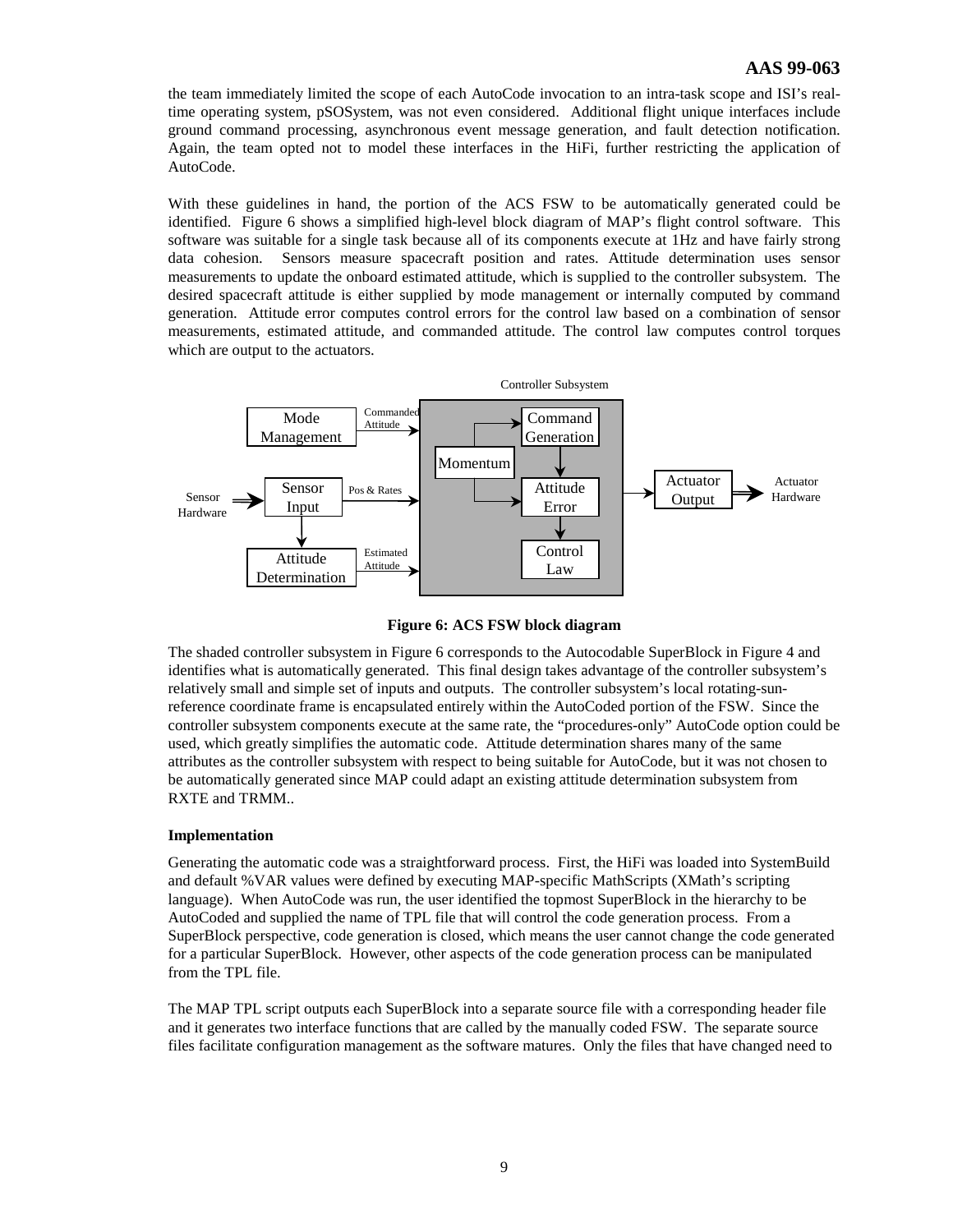be delivered. The two interface functions, achifi\_Initialize() and achifi\_Execute(), provide a clear and simple interface. Outputs from achifi are exported via a global data structure named achifi\_Output. The manual code treats this as a read-only data structure; although no mechanisms enforce this rule. Figure 7 contains excerpts from the FSW illustrating how the automatic code is managed.

```
Controller file scope excerpt
#include "achifi.h" /* Autocode header file */
achifi_Input\_Rec achifi_Input;
Controller_Init() excerpt
achifi_Init(&achifi_Input,TRUE); /* TRUE means copy %VARs from EEPROM */
Controller_Execute() excerpt
achifi_Input.BodyEstRateX = DataMgr.Config.BodyRate.Comp[X];
achifi_Input.BodyEstRateY = DataMgr.Config.BodyRate.Comp[Y];
achifi_Input.BodyEstRateZ = DataMgr.Config.BodyRate.Comp[Z];
achifi_Input.Rwa1MeasTachSpeed = RWA_ProcData.Speeds[0];
achifi_Input.Rwa2MeasTachSpeed = RWA_ProcData.Speeds[1];
achifi_Input.Rwa3MeasTachSpeed = RWA_ProcData.Speeds[2];
. . .
achifi_Execute(&achifi_Input,DataMgr.Config.DeltaTime);
AttCtl.BodySysMom.Comp[X] = (float)achifi_Output.BodyMeasSystemMomX;
AttCtl.BodySysMom.Comp[Y] = (float)achifi_Output.BodyMeasSystemMomY;
AttCtl.BodySysMom.Comp[Z] = (float)achifi_Output.BodyMeasSystemMomZ;
AttCtl.BodySysMomMag = (float)Vector3f_Mag(&AttCtl.BodySysMom);
. . .
```
#### **Figure 7: Automatic code interface**

Overall, the automatic code may be considered less readable than the manual code shown above, but this is primarily due to where structures are defined and how they are initialized. Some may consider the inclusion of SystemBuild's numeric block identifiers in the variable names as cumbersome, but they aid in tracing the code to the design. The automatic code generation is very systematic and once one gets a feel for how status information, state information, inputs, outputs, and initialization are managed, the code is relatively easy to read. The code excerpt shown in Figure 8 is from the Inertial Mode controller. By convention, every function uses "U" as a pointer to the input structure and "Y" as a pointer to the output structure. Comments are inserted in the code to identify which block is being coded. The code's readability is further enhanced by having each SuperBlock output to a separate file, using data naming conventions in the HiFi, and labeling all block I/O lines in the HiFi. Unlabelled block I/O lines decrease the code's readability since variable names will be automatically generated.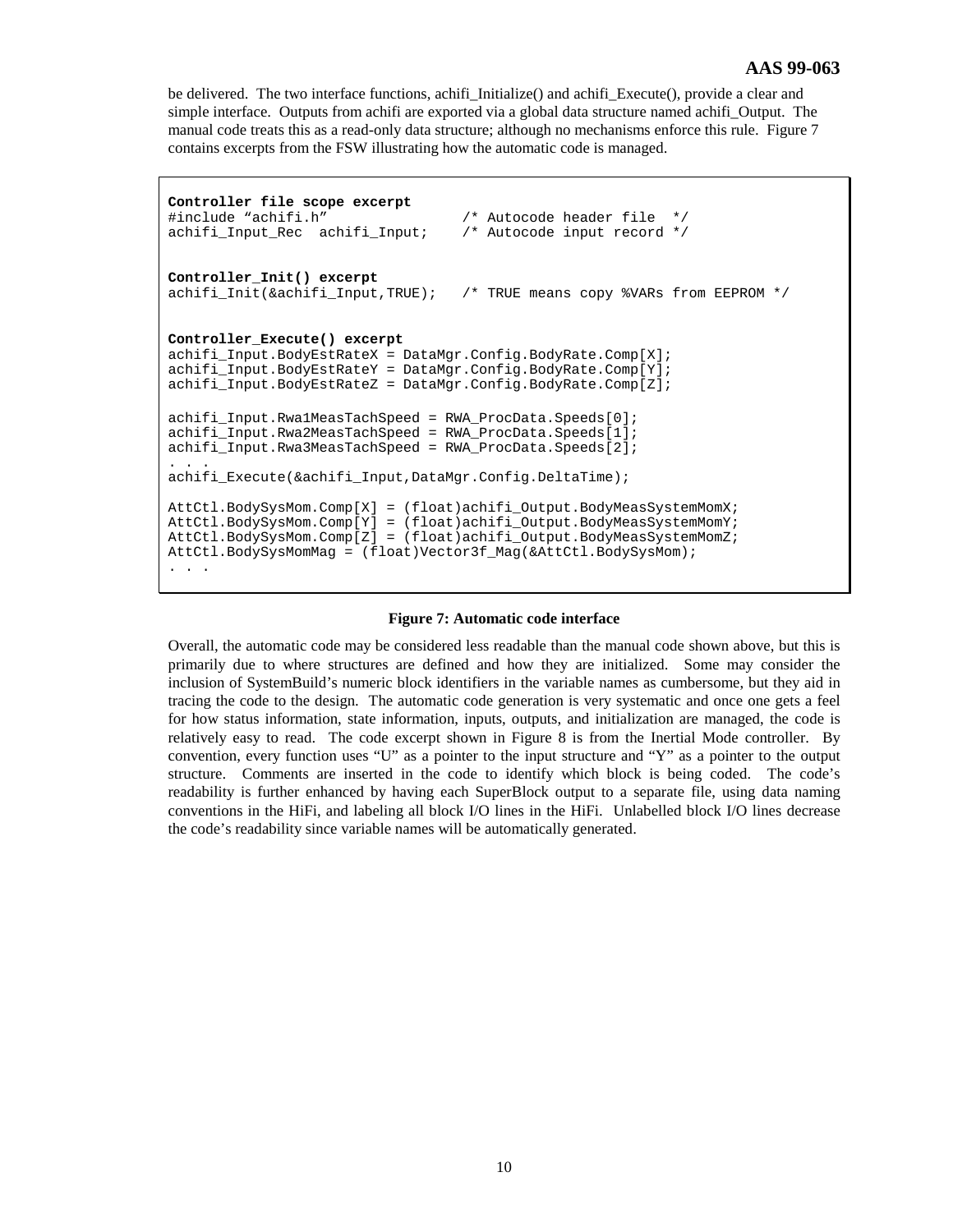```
/* ---------------------------- Gain Block */
      /* {Ctrl_Inertial.Position_Gain.1} */
      Position_Gain_1 = Inertial_Kp[0]*BodyLimErrAttX;
      Position_Gain_2 = Inertial_Kp[1]*BodyLimErrAttY;
      Position_Gain_3 = Inertial_Kp[2]*BodyLimErrAttZ;
      /* ---------------------------- Gain Block */
      /* {Ctrl_Inertial.Rate_Gain.12} */
      Rate_Gain_1 = Inertial_Kr[0]*U->BodyErrRateX;
      Rate_Gain_2 = Inertial_Kr[1]*U->BodyErrRateY;
     Rate Gain 3 = Inertial Kr[2]*U->BodyErrRateZ;
       /* ---------------------------- Gain Block */
      /* {Ctrl_Inertial.Integral_Gain.98} */
      Integral_Gain_1 = Inertial_Ki[0]*LimitedIntegrator_19_1;
      Integral_Gain_2 = Inertial_Ki[1]*LimitedIntegrator_19_2;
      Integral_Gain_3 = Inertial_Ki[2]*LimitedIntegrator_19_3;
       /* ---------------------------- Sum of Vectors */
      /* {Ctrl_Inertial.Summer_3.3} */
      Y->BodyControlTorX = Position_Gain_1 + Rate_Gain_1 + Integral_Gain_1;
      Y->BodyControlTorY = Position_Gain_2 + Rate_Gain_2 + Integral_Gain_2;
      Y->BodyControlTorZ = Position_Gain_3 + Rate_Gain_3 + Integral_Gain_3;
      /* ---------------------------- Procedure Super Block */
      /* {Filter_Inertial.2} */
      Filter_Inertial_2_u.BodyControlTorX = Y->BodyControlTorX;
 Filter_Inertial_2_u.BodyControlTorY = Y->BodyControlTorY;
 Filter_Inertial_2_u.BodyControlTorZ = Y->BodyControlTorZ;
      Filter_Inertial(&Filter_Inertial_2_u, &Filter_Inertial_2_y, &S->
         Filter_Inertial_2_s, &I->Filter_Inertial_2_i);
      Y->BodyFilteredTorX = Filter_Inertial_2_y.Filter_4o_4_1;
 Y->BodyFilteredTorY = Filter_Inertial_2_y.Filter_4o_4_2;
 Y->BodyFilteredTorZ = Filter_Inertial_2_y.Filter_4o_4_3;
      iinfo[0] = I->Filter_Inertial_2_i.iinfo[0];
      if( iinfo[0] != 0 ) {
          I->Filter_Inertial_2_i.iinfo[0] = 0; goto EXEC_ERROR;
 }
       /* ---------------------------- Sum of Vectors */
       /* {Ctrl_Inertial.Summer_15.15} */
      BodyComTorX = Y->BodyFilteredTorX - U->BodyFeedforwardTorX;
      BodyComTorY = Y->BodyFilteredTorY - U->BodyFeedforwardTorY;
      BodyComTorZ = Y->BodyFilteredTorZ - U->BodyFeedforwardTorZ;
                            ---------- Algebraic Expression */
```
#### **Figure 8: Sample of Automatically Generated Flight Code**

#### **Results**

There are a few drawbacks to the automatic code, but none have proven to be fatal. The automatic code is large and less efficient than its manual equivalent. The MAP team has not had the luxury of duplicating the coding effort manually, but there have been a couple of cases when a fair comparison between the manual and automatic code could be made<sup>4</sup>. In these cases the automatic code has been two to three times larger than the manual code. This code bloat is primarily due to the fact that AutoCode does a lot of data copying before and after calling a procedure. Declaring procedure blocks inline can reduce this overhead, but this doesn't allow SuperBlocks to reside in separate source files. Since MAP has a 1Hz ACS task execution rate and 4 megabytes of EEPROM, resources have not been a concern. Therefore, the code was designed for readability and maintainability rather than for performance. Version 6.0 of AutoCode includes optimization capabilities that may address concerns stated above for missions where those issues may be of more serious concern.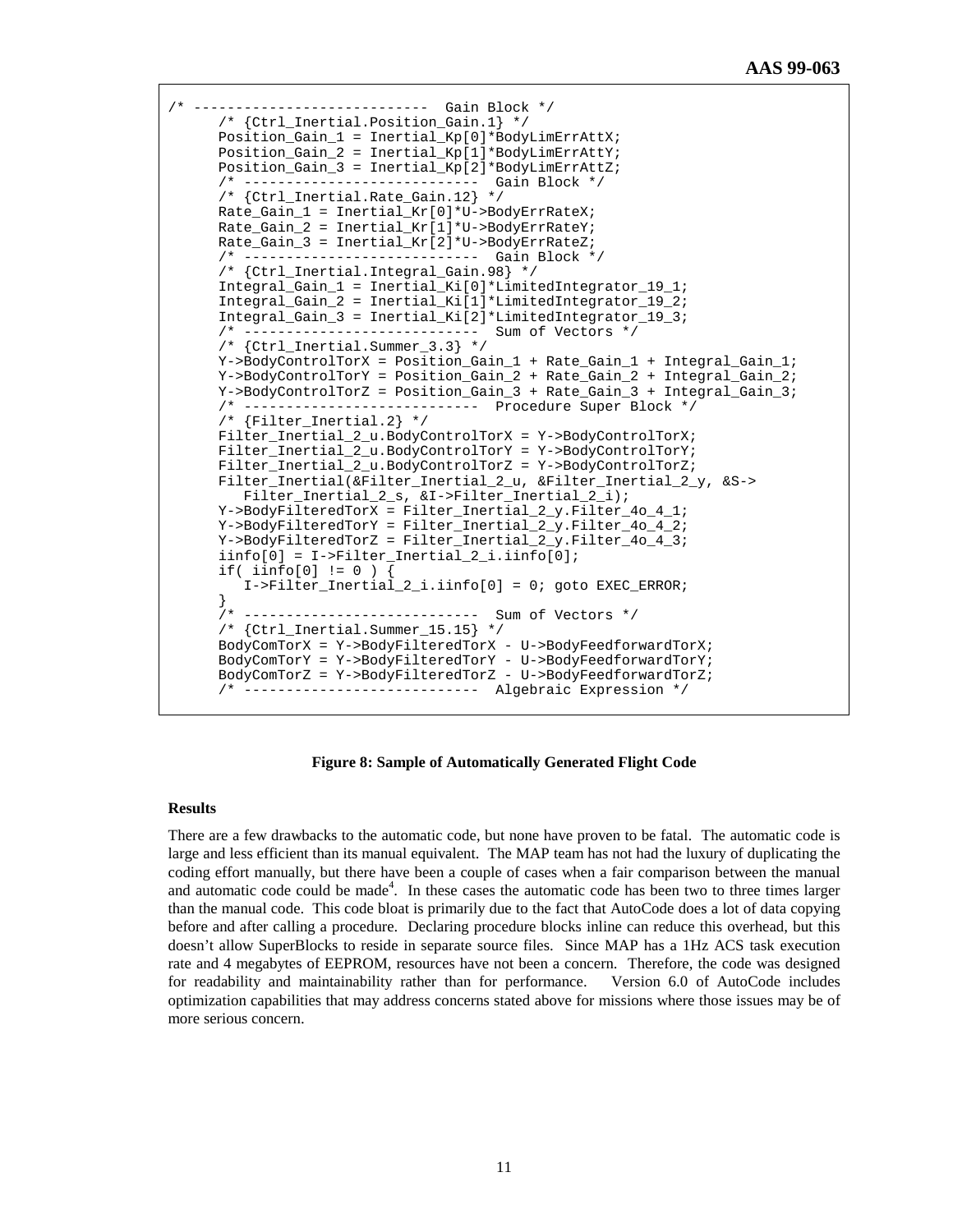There are a few non-resource issues that did create some trouble. The team wanted to treat %VARs as one or more FSW tables. A FSW table must contain physically contiguous data and this is typically achieved by defining a table as a C structure. Unfortunately the XMath variable partitions do not translate into C structures. The team was able to contiguously group the %VARs by defining the %VARs in a separate file. Using linker scripts, the %VAR object file was defined as a contiguous data structure.

There have been two cases when the generated code wasn't as expected. In both cases, default values were hard coded for %VARs instead of variables being used. Hard coded %VARs is unacceptable so workarounds had to be developed. In one case the team coded the block in BlockScript, a FORTRAN-like procedural language. In the other case the design was changed so that the offending blocks were not used. Aside from the %VAR problem, the generated code has properly implemented the HiFi design.

The last issue with the generated code concerns the time between valid control cycles, which is referred to as delta time. Nominally, delta time is one second, but there are situations in which this time can be greater than one second. The ACS FSW must use the actual delta time to safely control the spacecraft. However, AutoCode hard codes a one second delta time because the top-most SuperBlock is defined as a 1Hz procedure block. To correct the situation the automatically generated code must be manually changed to use the delta time passed to achifi Execute(). Since the automatic code generation process used on MAP produces a separate source file for each SuperBlock, a manual code change has to be made only once, unless the SuperBlock changes in a future build.

# **AUTOMATED DOCUMENTATION GENERATION**

ISI has an automatic documentation generator as an add-on module to the MATRIXx suite. DocumentIt runs a template file that extracts various pieces of information from each block or SuperBlock, and writes that information in ASCII format to the designated file. Included with the module is a standard, modifiable template file that controls both the information that is gathered from each block and the output file format. The template programming language (TPL) file can be modified to extract information the designers deem relevant, and the output can be formatted to produce html files, or other standard file formats. As with any new tool, reading the documentation is a requirement, and starting small is a must.

The team decided to do the documentation on the World Wide Web, which is a complete departure from previous practice. One analyst was now given the task of learning the template programming language, updating the HiFi with comments and data as needed, creating useful images of the SuperBlocks, and writing any other HTML that was required to fully document the algorithm design. Each Superblock would be given its own HTML file, complete with inline image, individual block documentation, and relevant links to navigate the entire documentation. Adding HTML tags to the DocumentIt output by adding them to the template file complicates the TPL file, but it makes the output file more legible, and creates web pages that can be easily traversed. The complexity comes about because both the template file and the resulting HTML code had to be debugged.

Part of the TPL file that creates a separate page for each SuperBlock is shown in Figure 9. The TPL is generally set off by  $\omega$  or  $\omega$  $\omega$ , and the html tags can be seen interspersed where needed.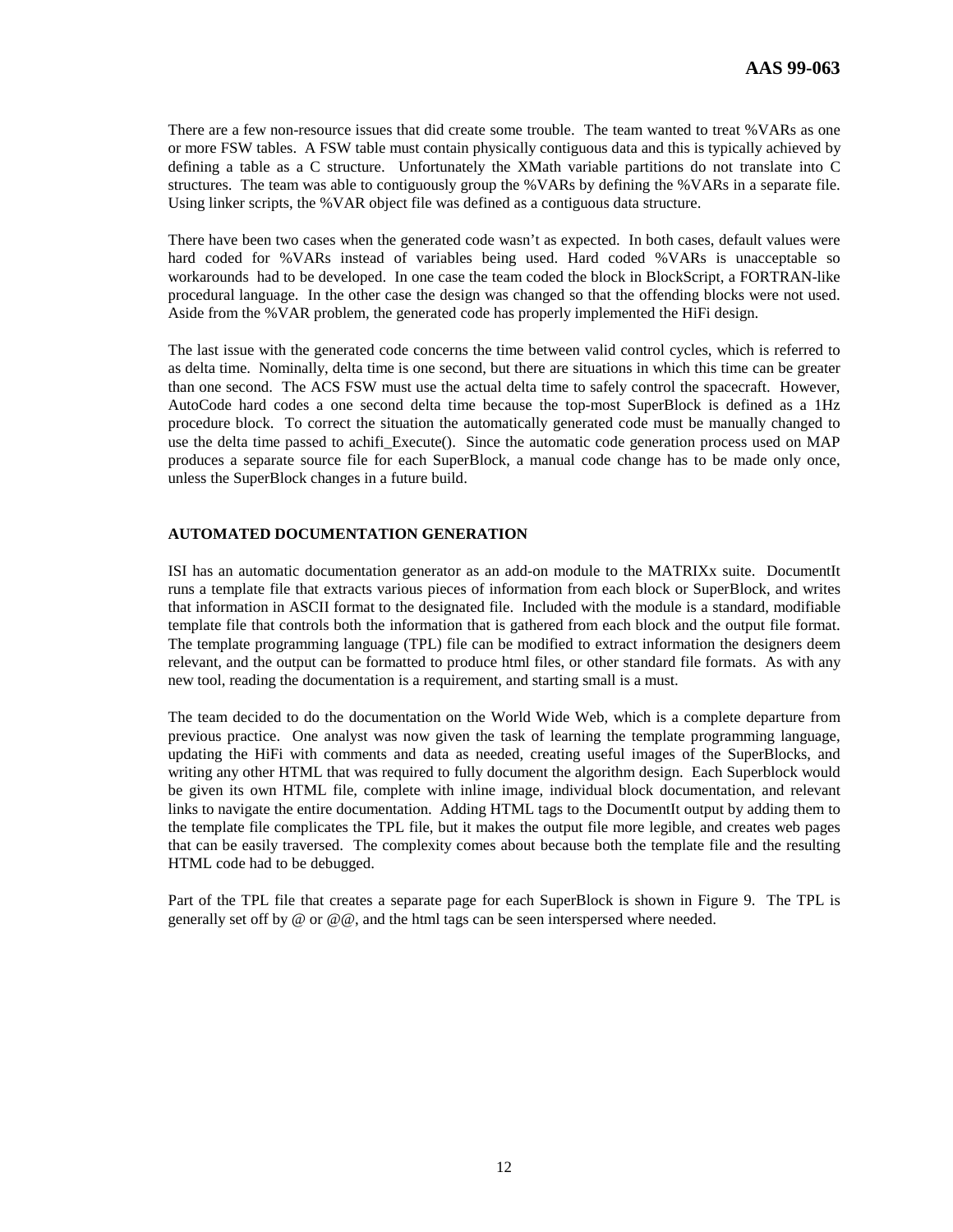@/ Open new file for each SuperBlock. Format is name\_section\_numbers.html @FILEOPEN(sb\_name\_s cat "\_" cat ii cat "\_" cat jj cat "\_" cat kk cat "\_" cat ll cat "\_" cat mm cat "\_" cat nn cat ".html","new")@@ <HTML> <HEAD> <TITLE>@sb\_name\_s@</TITLE> </HEAD> <BODY BGCOLOR="#FFFFFF"> @/ At each level, write section number and SuperBlock name as top header. @IFF level\_i eq 0@@  $\langle H1>0.0 \text{ } @sb\_name_s@<\rangle H1>$ @ENDIFF@@ @IFF level\_i eq 1@@ <H1>@ii@.0 @sb\_name\_s@</H1> @ENDIFF@@ @IFF level\_i eq 2@@ <H1>@ii@.@jj@.0 @sb\_name\_s@</H1> @ENDIFF@@ @IFF level\_i eq 3@@ <H1>@ii@.@jj@.@kk@.0 @sb\_name\_s@</H1> @ENDIFF@@ @IFF level\_i eq 4@@ <H1>@ii@.@jj@.@kk@.@ll@.0 @sb\_name\_s@</H1> @ENDIFF@@ @IFF level\_i eq 5@@ <H1>@ii@.@jj@.@kk@.@ll@.@mm@.0 @sb\_name\_s@</H1> @ENDIFF@@ @IFF level\_i eq 6@@ <H1>@ii@.@jj@.@kk@.@ll@.@mm@.@nn@ @sb\_name\_s@</H1> @ENDIFF@@ <CENTER> <HR SIZE=5 WIDTH=85%>  $@id = sb_id_id$  $@$ li = level  $i@@$ @/ Reference the gif version of the SuperBlock PostScript graphic to include in the @/ HTML file.  $\langle$ IMG SRC = "@sb\_name\_s@.gif" ALT = "@sb\_name\_s@ block diagram"> <center>A PostScript version of this image is available <a href = "@sb\_name\_s@.ps">here</a>.</center> <center>A PDF version of this image is available <a href = "@sb\_name\_s@.pdf">here</a>.</center> <HR SIZE=2 WIDTH=85%> @/ List user-defined parameters (special comments) from the SuperBlock comment @/ field. </CENTER> <H2>Purpose of SuperBlock</H2> <pre> @user\_param("PURPOSE\_s","SUPERBLOCK")@@  $<$ /pre $>$ @table\_sb()@@ <H2>Notes</H2> <pre> @user\_param("NOTES\_s","SUPERBLOCK")@@  $<$ /pre $>$ <H2>Revision History</H2> <pre> @user\_param("REVISIONS\_s","SUPERBLOCK")@@ </pre> <HR SIZE=5 WIDTH=85%>

**Figure 9: DocumentIt Template Programming Language Example**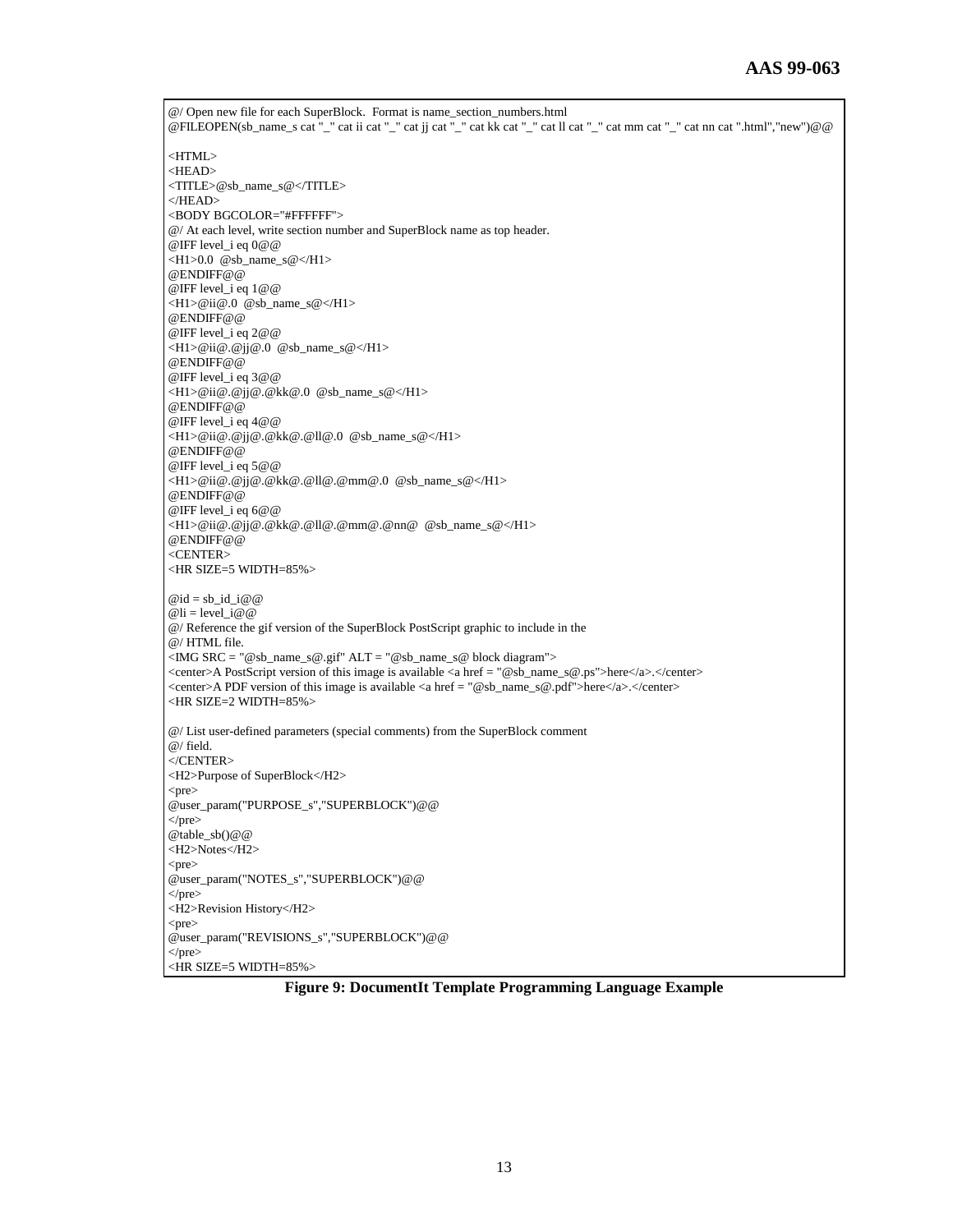# **AAS 99-063**

Each SuperBlock was given its own HTML file, which included an image. Every SuperBlock image was saved as PostScript, and a Unix utility written by a third party was used to convert them all to 72 dpi GIF images that were used as the image source in the HTML file. In addition, the original PostScript file and a manually converted PDF file were hyperlinked to from within the HTML code. Each type of block was given a separate segment in the TPL file; that segment would create documentation specifically for each block type. The SuperBlocks within each SuperBlock were also hyperlinked to, and every page had a link to the Table of Contents page, the cover page, the top level SuperBlock page, and its parent Superblock page. The Table of Contents page was created with a template file, but the cover page, mathematical appendix, and sensor data processing appendix were created independently on another platform, with HTML editors. This increased the amount of time that had to be devoted to algorithm documentation beyond learning and using DocumentIt.

Figure 10 shows a sample of portion of the resulting documentation<sup>5</sup>.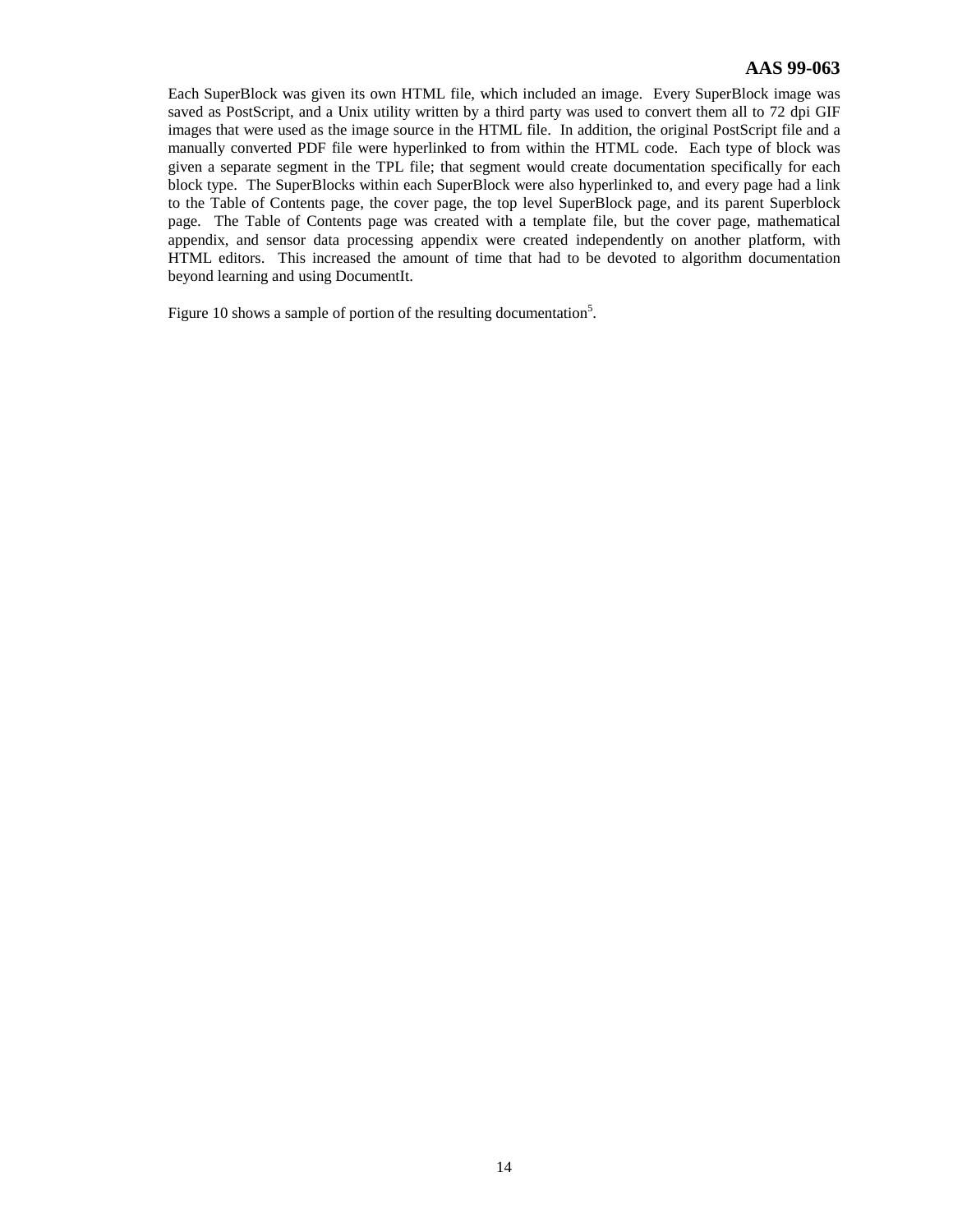

#### **Figure 10: Portion of Sample Documentation Web Page**

## **Findings**

DocumentIt allowed the team to eliminate the almost full time position of an analyst devoted to creating and maintaining an algorithm document. In addition, because the documentation and automatically generated code came from the same source, the HiFi simulation, the documentation has the same names and a similar format as the AutoCode output. Much less time was spent on algorithm documentation on MAP than on TRMM (and probably RXTE as well). The documentation benefited from the discipline imposed on the simulation by the flight software requirements.

However, the process was not without problems. There were three major bugs found in DocumentIt within five months of each other, and that gave the toolkit a black eye within the GNCC. All were officially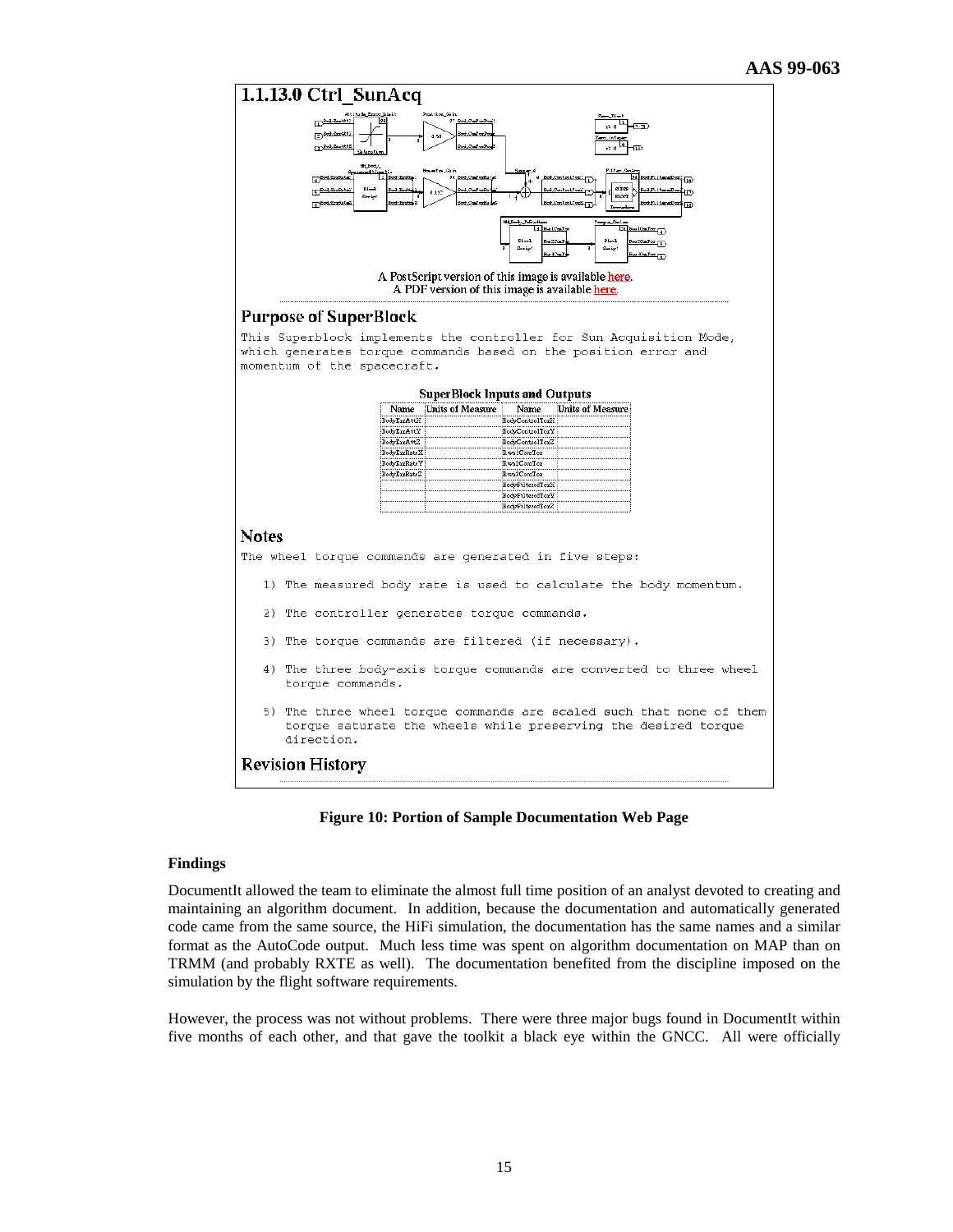recorded as bugs, and all were given call reference identifications. All the bugs were fixed, but not until the team had raised serious concerns about the product to ISI. The initial response had been that ISI would fix it in the next version, especially since MAP's version was on a platform that wasn't well supported by ISI. In addition, there were several typos in the documentation for DocumentIt that required calls to technical support to resolve. Some of the MAP algorithm documentation is incomplete because the units on all of the block inputs and outputs are not labeled. Doing this labeling requires some form of configuration management from the beginning of the design (such as the use of naming conventions) that was lacking in the documentation part of HiFi.

The resulting documentation was primarily block diagrams and brief descriptions of the block diagrams. The software engineers had to learn how to read block diagrams and how to interpret the block functions, in keeping with the philosophy of a smaller team and broader individual responsibility of the MIDEX program. A mathematical appendix had to be written that explained some of the math behind some predefined SystemBuild blocks.

# **LINEAR ANALYSIS OF SYSTEMS USING XMATH AND SYSTEMBUILD**

As mentioned above, the mathematical capabilities of XMath allow the linear analysis of either a simple linear system or a more complex nonlinear model developed in SystemBuild. Systems can either be analyzed in a simple Single Input, Single Output (SISO) method or as Multi-Input, Multi-Output (MIMO) systems. ISI's Interactive Control Design Module (ICDM) allows an engineer to design robust controllers and digital filters graphically using one of several modern techniques. Also, there are modal reduction algorithms that can be used to determine the significance of specific eigenvalues (flexible modes) in a model. In general, these mathematical tools represent the capabilities one would expect in a controls analysis toolkit.

Although the ICDM allows for design of controllers of reasonably complex systems, the requirements of the MAP Attitude Control System did not warrant a complicated design. In fact, the relatively loose pointing requirements in each of the control modes and the lack of disturbance environment for MAP allowed the team to design low bandwidth controllers with robust gain and phase margins using conventional SISO controllers. Thus, the controllers employed on the MAP mission required only PID designs with additional filtering to suppress any control/structure interaction instabilities caused by the significant flexible modes of the spacecraft. The primary analyses required on the MAP mission included designing and determining the gain and phase stability of each of the controllers, selecting significant modes to include in the flexible body model, and designing appropriate filters, if needed, to suppress the control/structural interaction.

# **Conventional Analysis Method**

The standard practice for performing the analyses described above would involve a combination of hand design and analysis using two in-house software packages. The first, the Modal Significance Analysis Program (MSAP) takes the output of a NASTRAN model and allows the analyst to use one of several selection methods (including Frequency, Modal Gain, Peak Amplitude, and Gregory's Method) to select four or more eigenvalues to include in the final flexible body stability analysis. Since higher fidelity NASTRAN models are typically not available during the initial design and analysis stages, the initial design is completed on a rigid body model with the controller bandwidth set a decade higher than the lowest expected first flexible mode.

Since a simple PID design is typically sufficient for the spacecraft controllers used, that design can be hand calculated with the knowledge of the controller's expected bandwidth and performance. That design is then analyzed using the second in-house software package, INCA (Interactive Controls Analysis). The analyst programs in the controller using INCA's simple S and Z domain language, after which a root locus,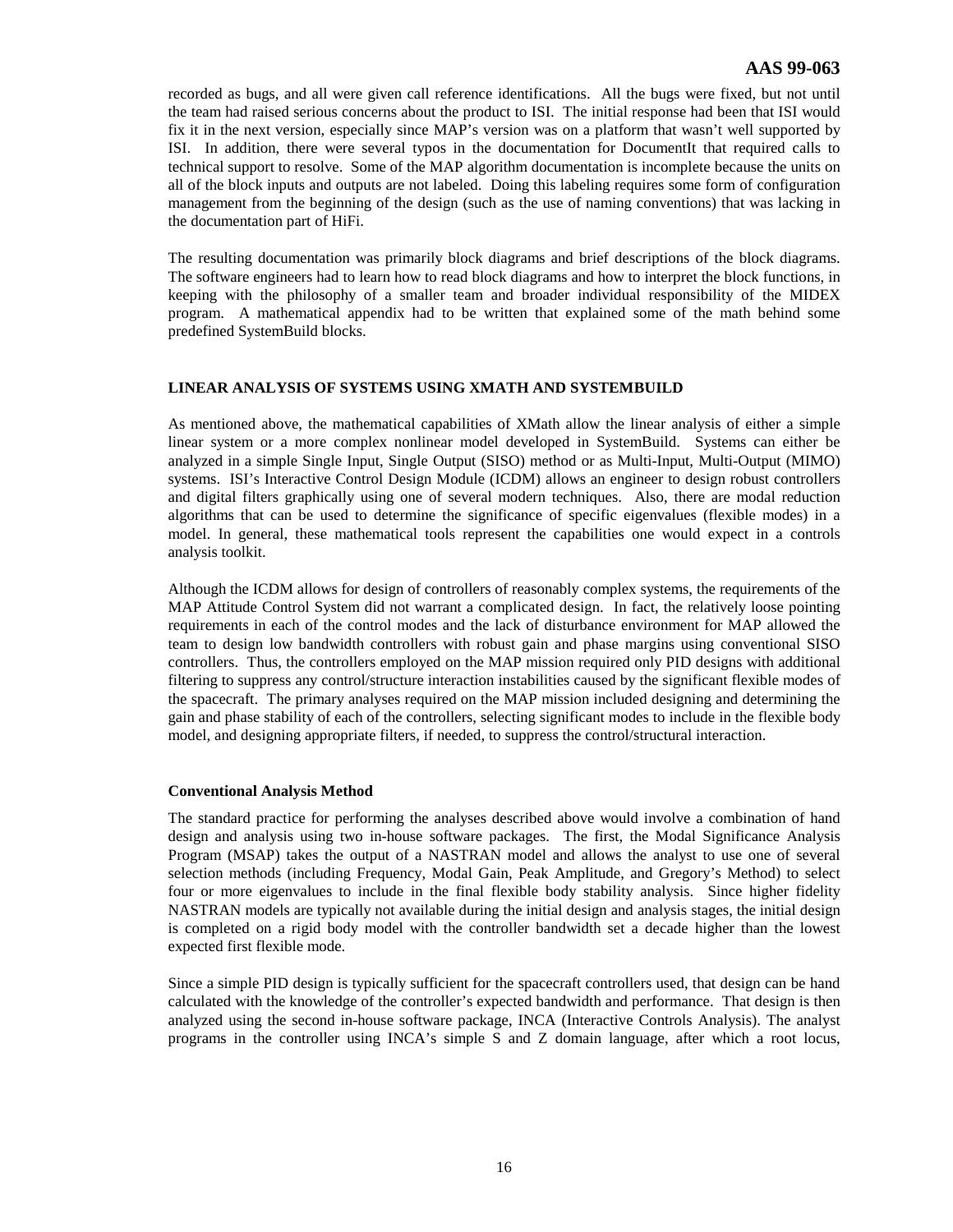frequency domain, or time domain analysis can be performed. Since INCA allows users to develop their systems in external source files that are input to the program, it is quite easy to modify an existing system to analyze a new controller. The resulting gain and phase margins are typically fed back into the HiFi simulation (e.g. a 6 dB gain margin would be modeled by doubling the gain) to double-check the analysis.

Once the NASTRAN model is completed, if a digital filter is designed, both the flexible modes and filter can be input into the INCA model. Flexible modes are modeled as second order modes with a 0.1% damping, while digital filters are typically modeled in the Z domain. INCA includes some additional functionality that makes the analyst's job easier: an  $N^*$  analysis tool that allows hybrid systems (part analog, part digital) to be analyzed without completely converting the S domain to Z domain, and describing functions that help analyze non-linear functions like deadbands or pulse-width modulators (PWMs).

# **Analysis Using XMath and SystemBuild**

As one of the main goals was to use the MATRIXx suite for all of MAP's analysis and design tasks, some effort was made to use the state space tools available in XMath. The three axis controllers for Observing mode and Inertial mode were designed using the linear quadratic regulator function. The weights were picked to give good steady state performance with acceptable control torque. The resulting gain matrix was close enough to diagonal that there are, in effect, three SISO controllers on board. The control laws in the other spacecraft modes were designed using conventional practice. Once these control laws were implemented into HiFi, the ACS team attempted to perform a frequency response analysis on each of them.

Two problems were found in this analysis. The first was that the describing function capability found in INCA did not exist in XMath. This was resolved by using the INCA program to analyze the thruster modes' PWM, then comparing the frequency response of the linearized controller analyzed in XMath with the modified stability point described in INCA. Although cumbersome, this was an effective workaround.

 On the other hand, the second problem was far more difficult to detect and work around. After performing the frequency analysis on each of the controllers, the analysts decided to verify them by adding back in the correct gain (or phase lag) to make the system unstable. The simulations turned out to be about 6 dB more stable than the frequency analysis had predicted. After a quick double-check on the analysis, analysts re-ran the controllers through the INCA program to find there was an error in the initial XMath results. After several calls to ISI, the problem was identified. In order to correctly analyze a hybrid system in Xmath, one must either fully discretize the entire system (including the continuous plant) or first analyze the continuous system, then use the resulting frequencies to perform the hybrid frequency domain analysis. Either approach works, but both are unnecessarily complicated for a linear analysis.

One other discovery occurred after flexible modes were added to the analysis. Unlike the functionality of INCA, the frequency analysis in XMath kept a fixed frequency step size, even as it approached an eigenvalue. The unintended consequence of this mathematical algorithm is to possibly mask potential stability implications of extremely lightly damped eigenvalues (damping ratio < 0.01). Discussion with analysts familiar with other analysis packages determined that this shortcoming exists elsewhere and that in INCA GSFC is fortunate to have the frequency step size change automatically.

# **OTHER CONSIDERATIONS WITH USING MATRIXX**

Over the course of the development effort, specific business issues have arisen that have affected the use of the MATRIXx product. Although it was originally desired in the ideal development practice, Autocoding the Hybrid Dynamic Simulator for use in flight software testing was decided against early in the program. The reason may be obvious to the reader: there are significant risks that an error in the HiFi simulation would propagate itself into the flight code **and** the test code, allowing a possible mistake to go undetected.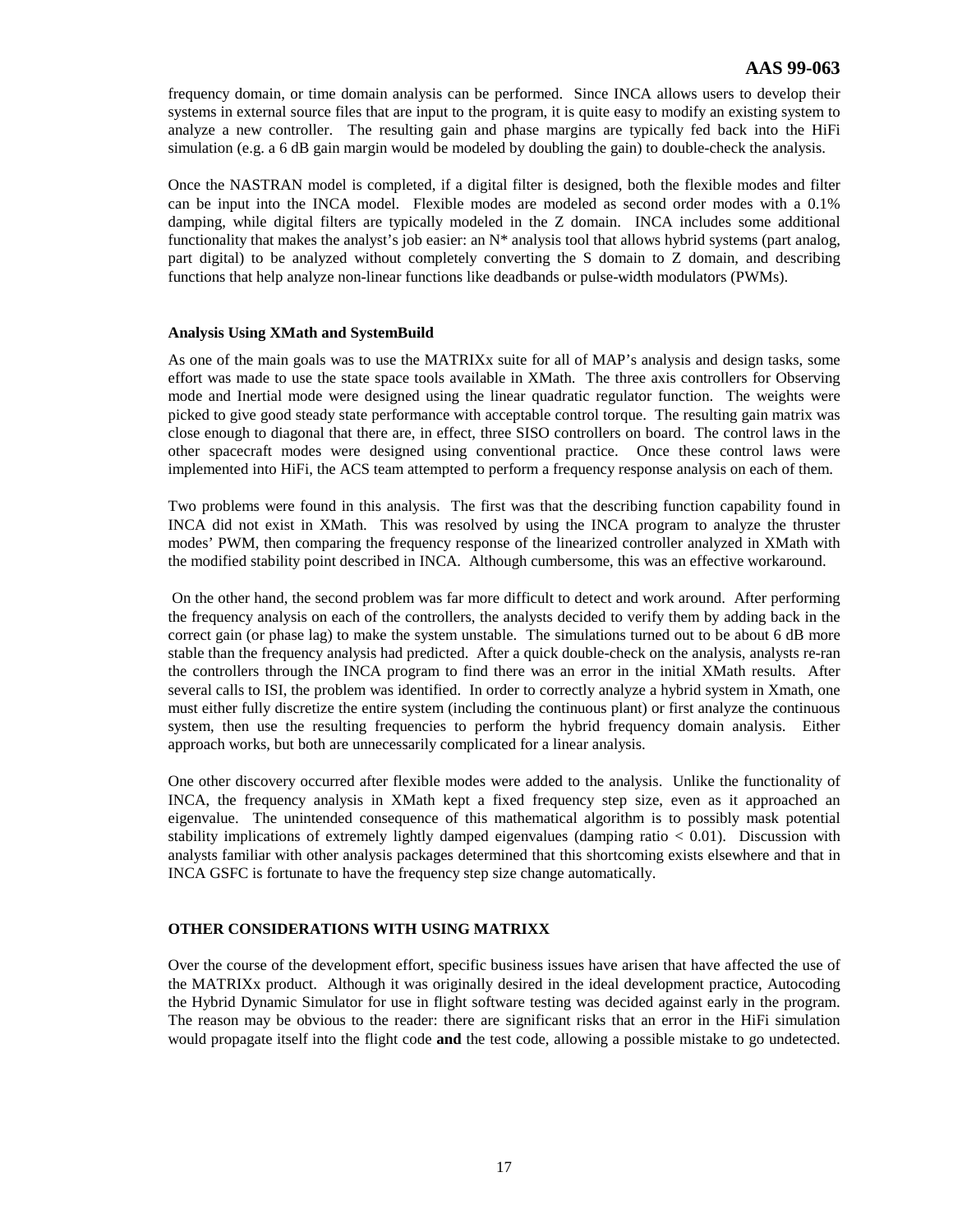For this reason, both the HDS and a separate Safe-Hold controller were independently designed and hand coded. There are cases where the approach called for in Figure 2 is warranted, but given the lack of maturity of this process, a more conservative approach was chosen this time.

The second major issue deals with functionality that does not currently exist in the MATRIXx toolkit. It was the team's experience that adequate configuration management (CM) tools do not exist within the toolkit itself on which to base any CM reliance. Instead, the maintenance of the HiFi simulation by a single engineer was found to be a prudent practice. Unfortunately, this has the undesired effect of limiting the simulation design and maintenance effort to a single engineer once the simulation has been CM'd.

The selection of that CM point should be carefully considered, as well. The MAP team discovered that the AutoCode generated in MATRIXx 6.0 is not backwards compatible with that generated in MATRIXx 5.0. Thus, teams wishing to maintain code generation capabilities across software builds have a choice to make: maintain older versions of the software for code generation or fully regression test the software after every build change. This question is made even more difficult by the fact that earlier versions of MATRIXx, including version 5.0, are not guaranteed to be Year 2000 compliant, necessitating a move to the current version. At this point, that decision is still under consideration by the MAP team.

Finally, a team should be aware of ISI's tier system before purchasing a MATRIXx license. The tier system effectively ensures that more product support is available for the popular platforms (Windows 95, Windows 98, Windows NT, H/P-UX, and Sun Solaris), with more limited support for other workstations. As users who've experienced MATRIXx support on tier-three IBM r6000 running AIX and DEC Alpha machines running DEC UNIX, the MAP team has found the product expertise on those machines to be limited. In fact, MAP team found many problems with the toolkit by simply being the first (or only) group to use that functionality on the tier three platforms.

# **CONCLUSIONS AND LESSONS LEARNED**

Overall, the MAP ACS team considers this development effort to have been a success, with many lessons learned for future developments. Another in-house project, Triana, already has saved development time and effort by building on the MAP work. Upon reviewing the MAP effort, the following conclusions were drawn:

- **Xmath/SystemBuild is an excellent tool for nonlinear simulation development.** The tool has allowed a high fidelity simulation that is useful to an entire design team to be developed in a fraction of the time of a FORTRAN simulation. Its object-oriented design paradigm is key to further improvements by effectively allowing true simulation reuse. Its ease of use and plotting capabilities make it an appropriate tool for flight software testing comparisons, as well.
- **AutoCode effectively generates flight-quality software.** The use of AutoCode, when properly scoped, can be used to reduce the software design, code and review effort. However, one must be careful to note that the code is generated conservatively and it therefore produces larger and slower executables than does hand coding (though this issue may not be as true with the greater optimization capabilities available in later versions of AutoCode).
- **Documentation can be automatically generated from SystemBuild blocks.** The process of creating a single point of design enables the designer document the design in one place. Obviously, some care has to be taken to make sure the simulation is well documented (which was not necessarily the practice previously) and that templates are built to supply all of the relevant information. Nonetheless, this is a significant improvement over manual translation of algorithms between analysts and software developers.